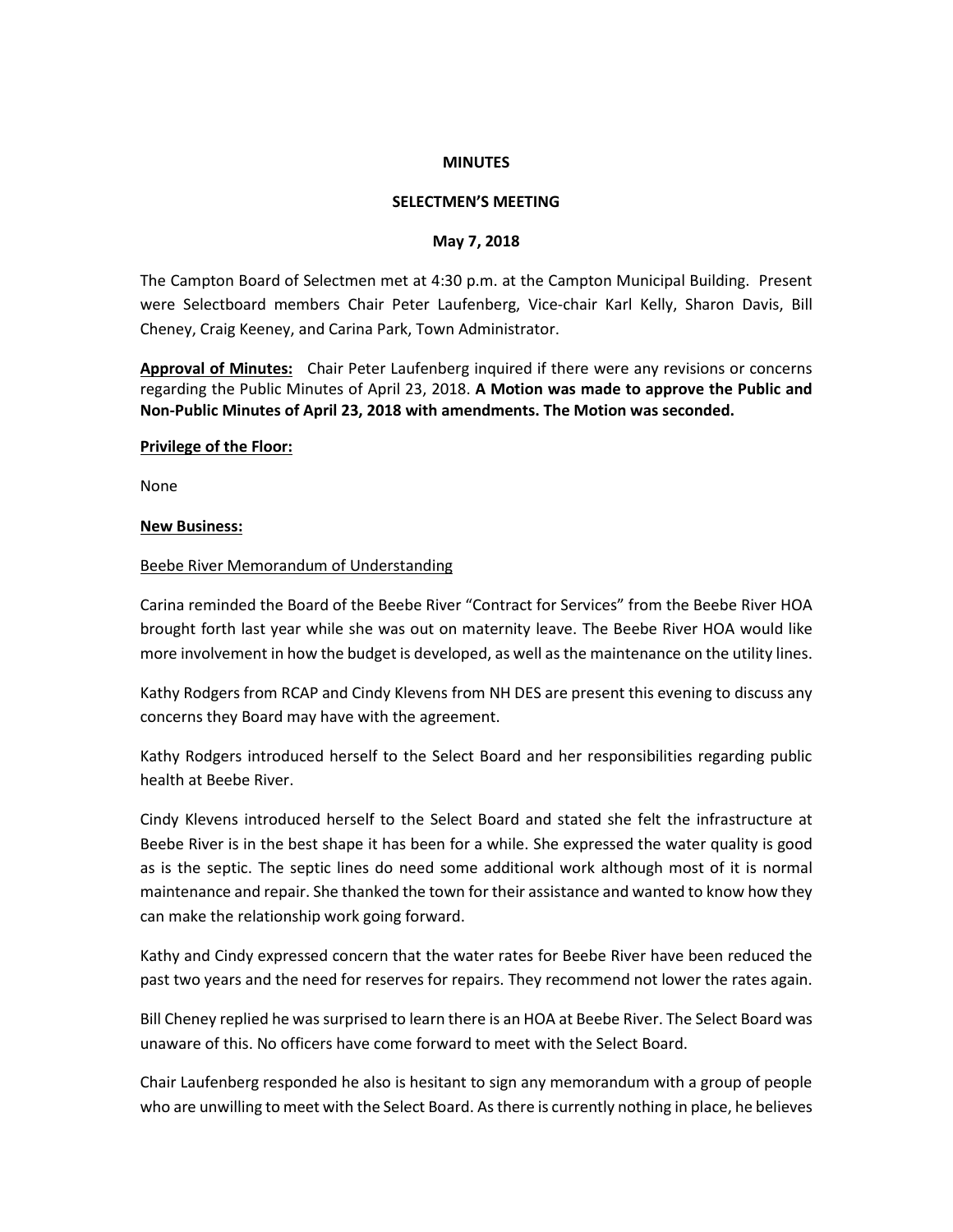a memorandum will help with clarifying the roles for all parties involved but would like to meet with the members of the HOA.

The proposed agreement states the town will continue to collect revenues, as they do now. They would like to add if the tenant is in arrears a notice would be sent. Carina added there is nothing in regards to noticing the HOA, from an administrative stand point; there are no means for the town to collect. There are homeowners currently who have never paid anything. The town needs clearly defined outlines regarding collecting late payments.

Mr. Cheney asked if town counsel has responded to this; Carina answered not yet. The Select Board would prefer to wait until town counsel has had a chance to respond.

## Deer Run Dam Engineer's Report/Bidding & Contract Documents

Bob Durfey presented the additional information.

DuBois and King was contracted to design repairs to the Deer Run dam. This is in response to a letter of deficiency issued by the NH DES Dam Bureau. The corrections need to be completed by the fall of 2020.

Mr. Durfey updated the Select Board on the completed plans and items that are still in question.

The upstream side has stone on the slope and it is recommended this remain. Currently there are large gaps within the stoned areas; smaller stones will be placed into these gaps.

It is recommended a paved apron be installed to help the erosion problem that occurs due to drainage. It is also recommended to reinstall the dry hydrant. The intake dry hydrant is almost out of the water; while they have low pond conditions they would like to extend the hydrant out into the pond. This is not a requirement by the Dam Bureau but they feel this should be done.

They will be digging up some pavement to install the hydrant pipe as well as replacing a collapsed culvert. The area will be repaved up to the trench cuts.

It is anticipated this will take 3 months.

Discussion on when to put the work out to bid. Mr. Cheney asked about the cost and if there would be an increase in the materials. Carina said in order to fund the additional two culverts they would have to address this again at town meeting (2019).

Replacing the two culverts would make more fiscal sense now as the contractors will already be mobilized.

Mr. Cheney asked about replacing the culverts and if they would be of sufficient size; or would they have to address extra capacity. Will they require additional capacity to allow for water going over the dam? The answer is no. Mr. Durfey explained the issue stemmed from the inlet structure being larger than the outlet structure which will be remediated.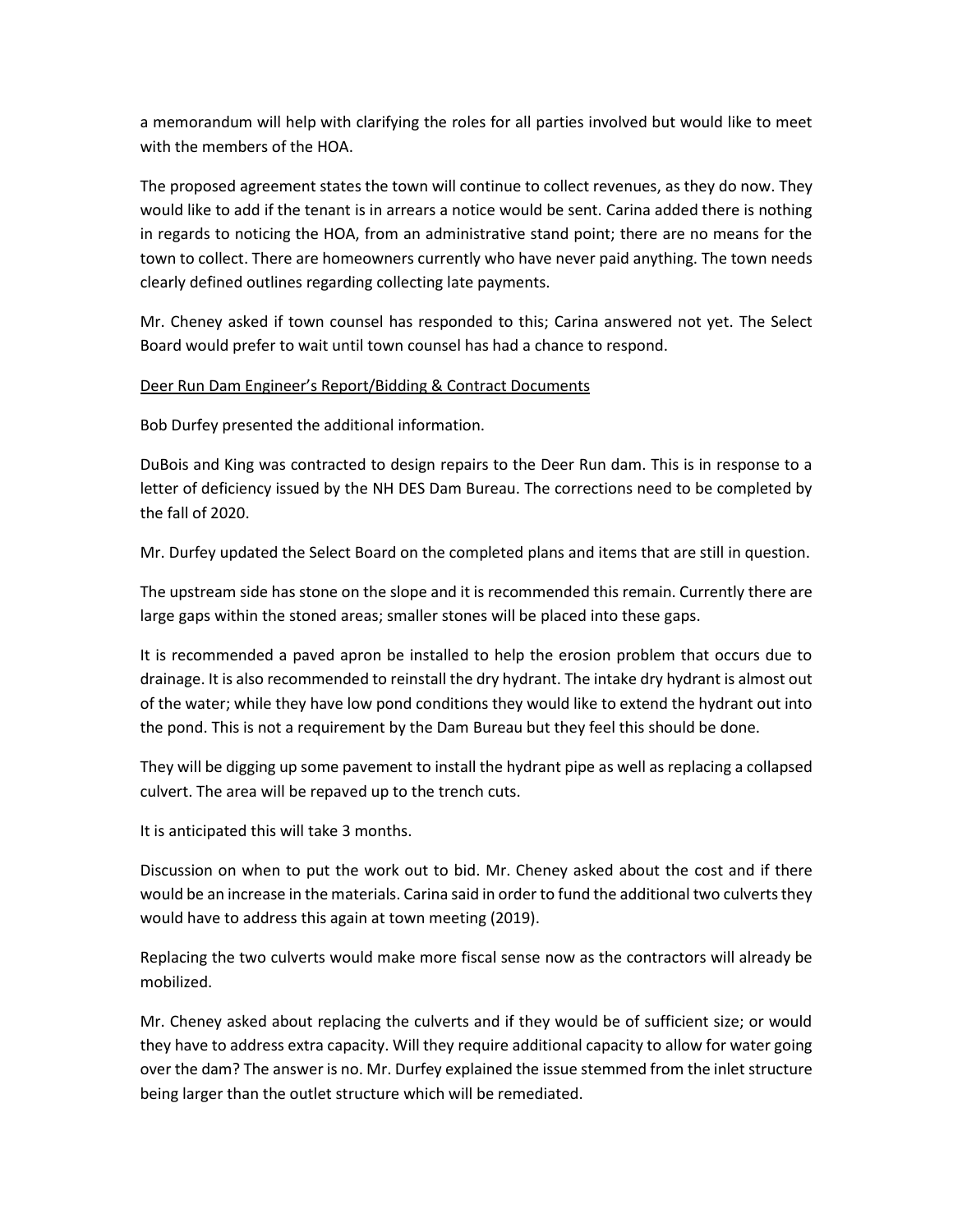Most of the tree clearing will be south of the wetlands area and these are small saplings and scrub brush. There is some clearing on the southwest corner which is wooded. The plan shows a new proposed tree line. The largest amount of clearing will be where they extend the dam by 100'. Total length is 100' but starts at the center of the dam.

There is a discussion on the privately-owned property that will be affected by the clearing and extension of the dam. Mr. Durfey suggested the town talk to the property owner regarding a possible easement/maintenance rights. The Dam Bureau construction permit will be dependant on the town mowing the grass once a year and keeping the trees clear for a certain space. The town would execute a temporary easement allowing them to do the construction; then the town would be responsible for maintaining the berm but the property owner would still own the land. The owner wouldn't be able to replant trees but the property is still theirs. Or the town could purchase that piece of land. These details have not been worked out yet as a part of the plan. The town would need to meet with the abutters.

Chair Laufenberg asked about the cost. They are now looking at approx. \$360,000 whereas initially they were looking at \$300,000. Mr. Durfey said they have added in a stone swale on the west side to protect the back side of the dam. They also added in the apron paving (mentioned earlier) as well as guardrails on the upstream and downstream faces. These items can be discussed with the town. By roadway standards (DOT) guardrails are placed any time they have a side slope that is steeper than a 2 to 1 drop-off. These are recommendations. Mr. Durfey is concerned with the upstream slope as someone could go off the road and end up in the pond.

It was asked if the pond's water level will get dropped during construction; answer is no.

Questions from the public:

De Robitaille stated she has lived above the pond for approx. 30 years and she has never seen the pond hit a high level. She asked if they do not add the culverts will this keep the town in compliance with the state; answer is yes. She then asked about the trees around the pond being removed. She has concerns that the vegetation "holds the land". Mr. Durfey answered the tree removal won't be far enough up to cause erosion. He added tree clearing is always a concerning topic and the 15' tree clearing is a hard rule by the Dam Bureau.

Denise Petrycki, resident and the property owner mentioned above, asked about installing a fence at the point where the town will be required to maintain the land. She is concerned with people coming onto her property to utilize the pond. She is trying to prevent this due to liability. Mr. Durfey said a fence is possible.

Another resident asked if the dam will be in compliance when the work is done; answer is yes. He also requested to be shown, on the plan, where the culverts would be located.

Chair Laufenberg asked Mr. Durfey what the next step would be. Answer they have the contract documents; they will flag out the tree-clearing line with the property owner. Working with the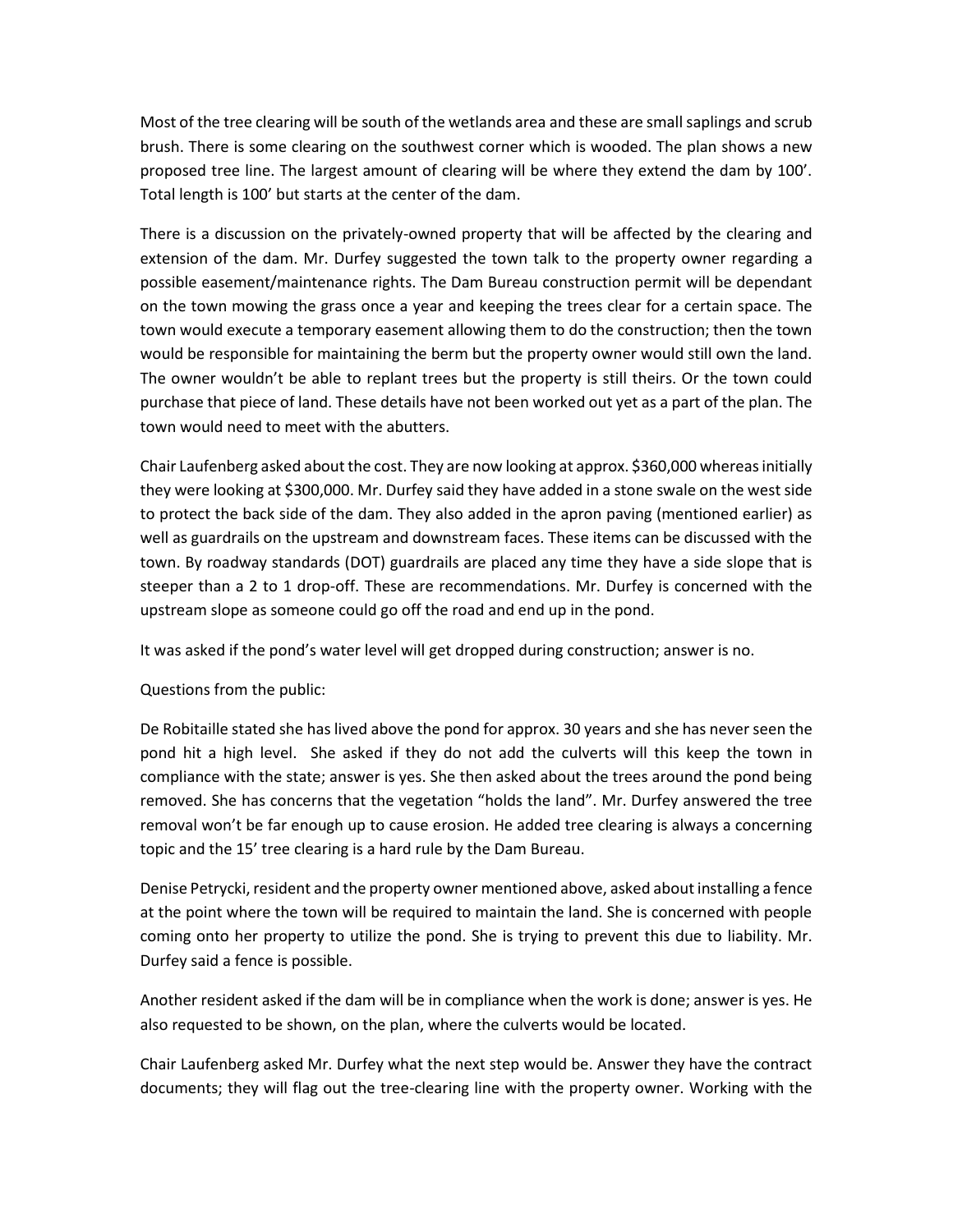board they will come up with some recommendations to make the project more palatable to the homeowner. DuBois and King, along with a Select Board member, should meet with the homeowner to discuss options. They will also look closer at the guard rail requirements to see if some of it can be eliminated. He thinks they can be eliminated on the downstream side. They need to send the town a contract amendment to include the design of the two culverts replacements which will require more surveying which he will do. They need to finish their rightof-way/easement drawing which shows the type and recommended easements. This drawing can be used to show their abutters the easement area. This could be ready in a couple of weeks.

Select Board member Sharon Davis made a motion they consider looking at adding the two culverts to the project. Motion seconded by Karl Kelly. Mr. Cheney would like an estimate. All are in favor of considering the addition of the two culverts.

# Town Clerk/Tax Collector Budget

Hannah Joyce has concerns about the retirement line item on her budget. She believes the deductions have not been taken out. Hannah is concerned the town is not funding her retirement account on a timely basis. She received a statement in March on her retirement account. She wanted the board to explain why the deposits haven't been made to her account.

Carina assured everyone the payments are submitted on a monthly basis. This is the first she has heard of this issue. There are only two people on the American Equity retirement plan and the other employee hasn't expressed any concern. Carina asked the Board if they would like review the retirement vendor file which has copies of the payments made each month and the check stubs. Vice-Chair Karl Kelly expressed he would. Carina distributed the file.

Chair Laufenberg asked Hannah if she has any documentation showing the untimely deposits. Hannah expressed she does not have the documentation on hand and is only bringing this to the board's attention. She would like a corrective action plan. Board member Sharon Davis said if they find there is a problem they will correct whatever might be wrong but at this point they don't know what, if anything, needs to be corrected.

Selectman Cheney asked if Carina could make copies of the payments and the canceled checks for Hannah.

## CTFD-Building Repairs

Fire Chief Defosses approached the board regarding the fire station's roof leaking. There are two options – replace the existing screws with larger ones with washers as long as the wood is okay; other option is total roof replacement.

The oil tank at the back of the building was dropping and the fire crew has leveled it out. There is painting that needs to be done and the crew has also offered to do that during the summer.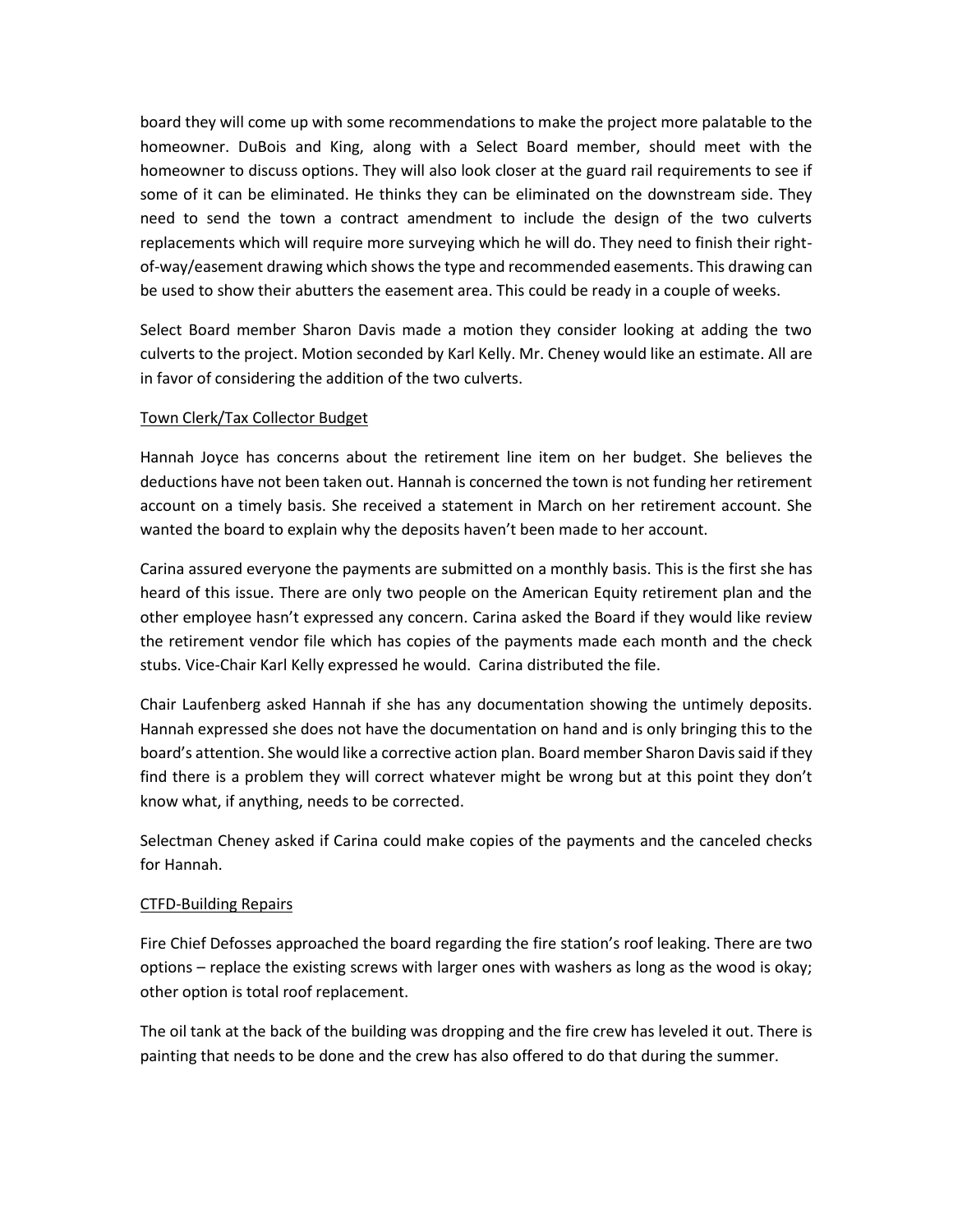Discussion on the condition/age of the siding. Discussion on repaving the entrance area to the station.

Fire Commissioner Brenda Boisvert expresses her concern regarding the leaking roof at the fire station and the potential of black mold and water damage to electronics. She is concerned that OSHA would find violations if they paid a visit, and she would like to see the town fix Chief Defosses' concerns regarding the building.

The Select Board agrees these items are a concern and do require attention.

Carina received a quote to paint lines for the trucks inside the building. The quote is \$838 which also includes lines for town office/town clerk parking areas.

# Road Agent Spring/Summer Schedule Update

Butch updated the Select Board on the grading which is moving along well. Eastern Corner, Perch Pond Rd. along Page Rd. has been done. Once grading is complete Butch will go back and reassess work for the summer.

Butch was asked about putting a time frame onto his schedule. Butch answered he will present a plan for the summer of 2018 with minor stuff being done first.

Discussion regarding daily mileage by person doing the grading.

Discussion regarding the road near the "horse farm".

Discussion regarding materials that was used on a road. There are FEMA funds coming in and that can be used as it is considered unanticipated revenue.

## **Old Business:**

None

## **Correspondence:**

Carina asked the Board if they were going to use Sunset Hill for property maintenance again this year. The answer is yes.

Spring Hill Electric is going to be looking at the lights on the sign. He will also be giving a quote for installing outside electric outlets.

Carina updated the Select Board about the two gravel pits that had no permits.

The updated tax sheets were given to the Board members.

The fire station is having their annual Mother's Day breakfast on the  $13<sup>th</sup>$  of May. Carina wants to use this opportunity to get rid of some of the 250<sup>th</sup> items.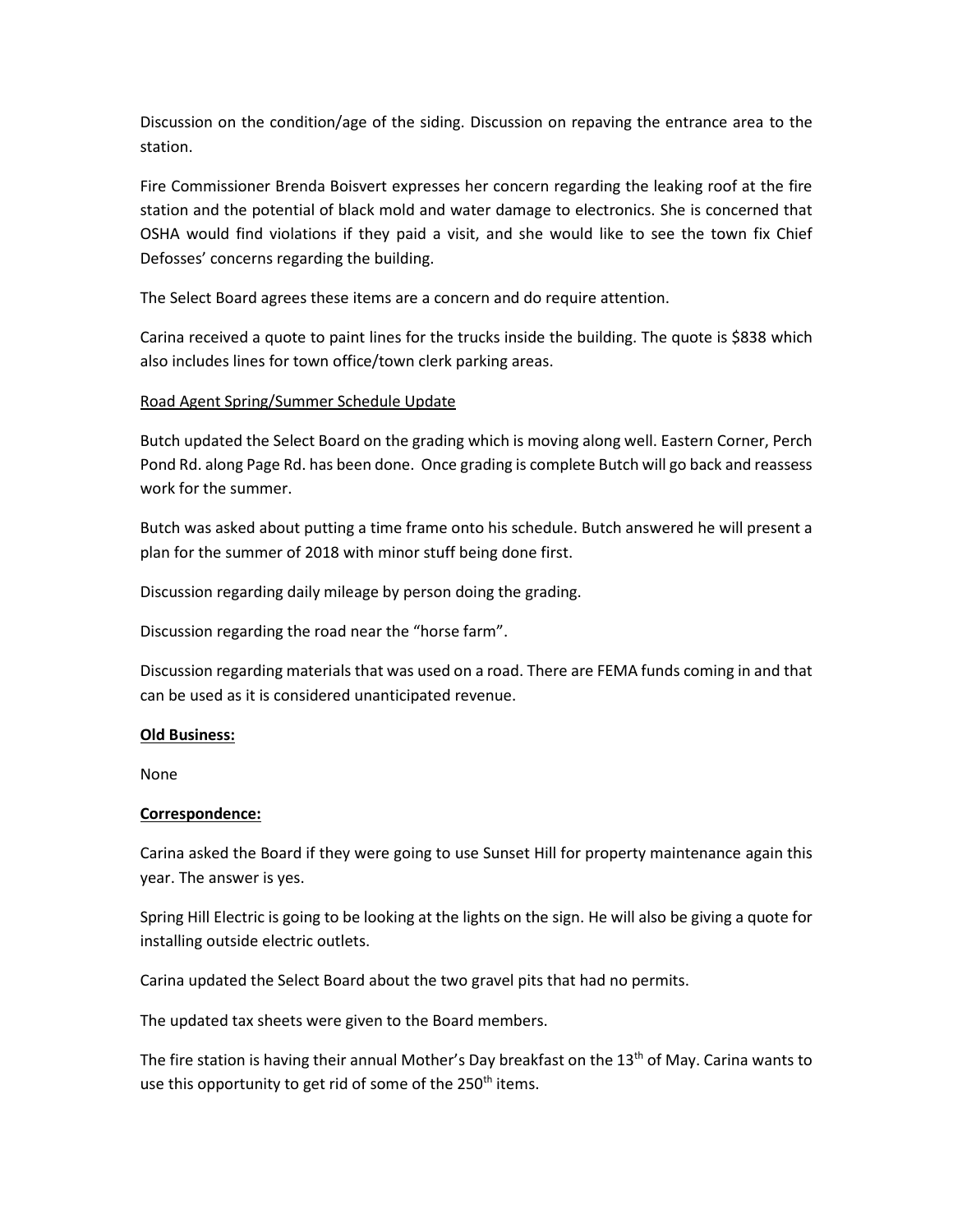Thornton Collision is still awaiting the part for the cruiser that was rear ended this winter. The vehicle they were going to sell at spring auction is still being used so Chief Warn would like to wait until the fall auction. The Select Board is requesting Chief Warn meet with them as there is some confusion as to which cruiser is being discussed and why the wait on parts. The Board said to hang onto the vehicle being used until the fall auction and the chief will meet with them at the next meeting.

Short-term disability, long-term disability and life insurance will be renewed with a different company for a savings of \$2500.

Assessment is 384,000,000 which is up from last year.

Town Counsel is increasing their rates starting in June. Carina will check their contract.

Waste Management contract can't be cancelled as it expires April 2019.

The town received a Wetlands Permit Application for a wildlife pond on 405 Beech Hill Rd. There used to be one there but it has dried up and they would like to replace it.

Carina sent out an email blast for additional CIP members. Four residents responded. The Board would like to meet the four residents at the next Select Board meeting.

Carina asked the Board to proof the letter she drafted regarding the no trespassing sign and the private driveway issue that was discussed at the previous meeting.

**In Public Session a Motion was made to go into Non-Public Session under RSA 91-A: 3, II (**e**) pertaining to legal correspondence. The Motion was seconded and with a roll call vote: Selectman Laufenberg – aye, Selectman Davis – aye, Selectman Kelly– aye, Selectman Keeney – aye, Selectman Cheney – aye ~ the Board went into Non-Public Session at 7:43 p.m. The Board came out of Non-Public Session at 8:04 p.m.**

## **Board Directives and Concerns:**

Chair Laufenberg stated that Sharon Davis asked that the buntings be removed from the gazebo at the cemetery.

Selectman Kenney informed the Board that he had someone look at the plan for the truss design and they are rated for 20lbs per square foot. He believes we can use the current walkway in the attic for storage as long as the boxes were disbursed. He suggested looking into a stair well and other avenues for additional space beyond the walkway.

Chair Laufenberg expressed his discontent that the Dam project will not be completed this summer and that the Board was not made aware of the easement issues earlier.

Adjourn: There being no further business; Chair Laufenberg declared the meeting adjourned at 8:20 p.m.